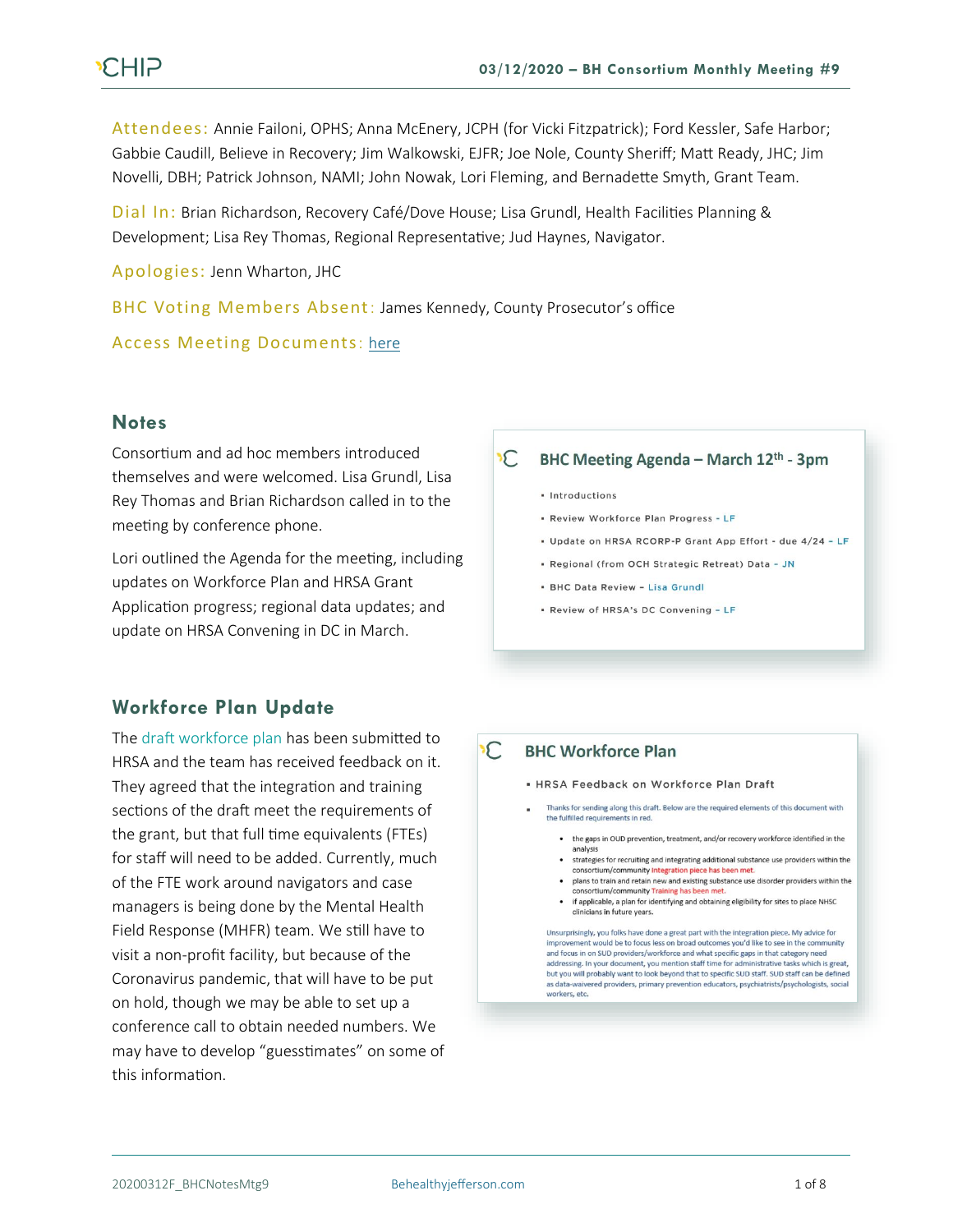Sheriff Joe Nole asked how we hope to deal with co-occurring disorders—substance abuse and mental health. John Nowak pointed out that one of the things learned on the tour of the for-profit facility is that dual certification is actually a more complicated certification to obtain, and difficult to find folks with it, and that this often drives service providers to focus either on substance use disorder or mental health. Jim Novelli pointed out that it's not desirable to expect people with co-occurring disorders to go from one provider to another, so that anything we can do to facilitate training and co-occurring disorder counselling would be great.

#### Workforce Plan Content:

- The first suggestion to include, under Prevention, is a FTE (or partial FTE) to sustain counseling for students over the summer who have been getting it throughout the school year. (UPDATE 3/20/2020: the grant team has pivoted from this to focus funding support of the Benji Project with the goal to solidify their stress management and resiliency training curriculum (an evidenced-based program from UC San Diego's Center for Mindfulness) being offered and engaged with in all Jefferson County school districts 6<sup>th</sup>, 9<sup>th</sup> and 12<sup>th</sup> grades by the end of the RCORP-I grant's term (August 30, 2023).
- Under Treatment, we hope to fund a South County treatment option, maybe building on the current nurse practitioner in the Quilcene clinic perhaps enhance the needle exchange program or some other wraparound service we could provide.
- Under Recovery, we plan to offer support to the Advocate/Manager at the Recovery Café.

| Title:<br>Recovery Advocate                                                                                                                                                                          |                        |                            |
|------------------------------------------------------------------------------------------------------------------------------------------------------------------------------------------------------|------------------------|----------------------------|
| Employer:<br>Dove House Advocacy Services<br>Recovery Café Program Manager<br>Supervisor:                                                                                                            |                        |                            |
| General Summary:                                                                                                                                                                                     |                        |                            |
| This position will provide recovery support services, crisis intervention, and advocacy to people<br>recovering from addiction, homelessness, and mental liness.                                     | Prevention             | Sustain student counseling |
| Responsibilities and Duties:                                                                                                                                                                         |                        | over Summer                |
| Provides Recovery Café program direct services, including floor coverage and operations, New<br>Member orientations. Recovery Circles, classes in the School for Recovery, volunteer activities, and |                        |                            |
| events.                                                                                                                                                                                              | Treatment              | <b>Fund South County</b>   |
| My dilemma, and or what I am asking you about is if you are                                                                                                                                          |                        | opioid treatment option    |
| the person to help me problem solve this. Is there something                                                                                                                                         |                        |                            |
| we can do for the students that see Megan during the school                                                                                                                                          | Recovery               | Partial support for        |
| year, so that they can continue to meet with her for                                                                                                                                                 |                        | Advocate at Recovery Café  |
| counseling through summer? To give students continued<br>support, during summer break, so they do not feel like they                                                                                 |                        |                            |
| are dropped like a hot potato due to insurance issues.                                                                                                                                               | Integration            | Outreach/Education to      |
|                                                                                                                                                                                                      |                        | address stigma             |
|                                                                                                                                                                                                      |                        |                            |
|                                                                                                                                                                                                      | Facility Feasibility & |                            |
|                                                                                                                                                                                                      |                        | <b>HFPD Consultants</b>    |

- At the intersection of all these, Integration, is outreach and education to address stigma. We would like to contract a consultant to help the BHC to create that master communications plan that could be executed over the term of the next grant.
- Finally, we plan to include funding for Lisa Grundl and Jody Carona of HFPD to continue moving the BHC through feasibility and into the possible planning and implementation of a CSC/E&T facility.

## **HRSA/RCORP Grant Application Update**

This is a HRSA/RCORP grant for \$1 million over three years, beginning September 2020, that would be used to implement the Strategic Plan that's been developed by the Consortium. The grant application is due 4/24/2020 and covers three main areas: Prevention (address stigma, increase access to naloxone, implement year-round drug take-back programs, increase school and community based prevention programs, and identify and screen individuals at risk for USD/OUD); Treatment (address infectious complications in those with SUD/OUD, create interdisciplinary teams willing to provide MAT etc., increase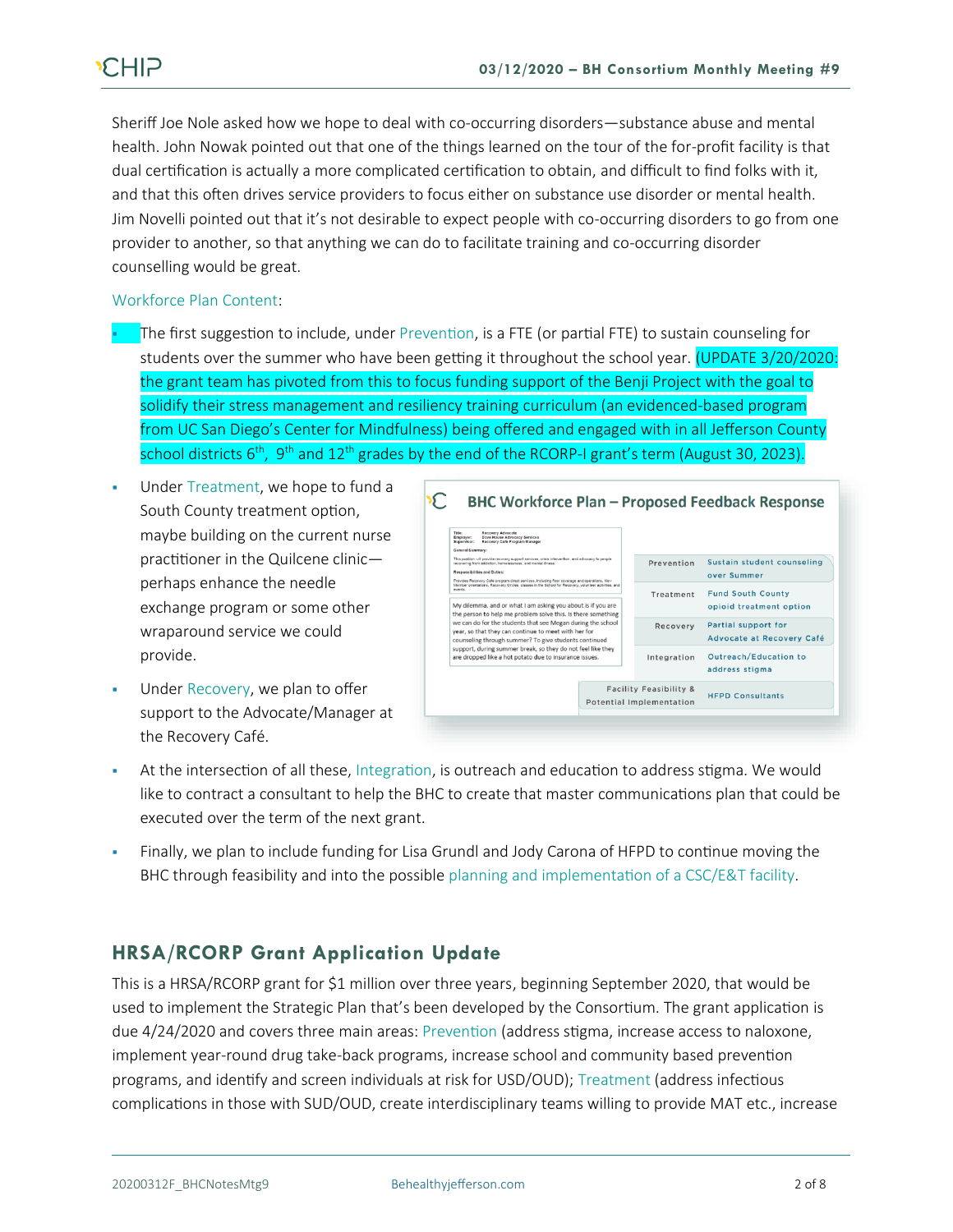number of providers, reduce barriers to treatment, strengthen collaboration with first responders, ensure financial sustainability of service through proper coding and billing, and enable individuals to access SUD/OUD treatments); and Recovery (enhance discharge coordination for those who require linkages to home and community based services, expanded peer workforce, and support development of recovery communities). The application will include what we have going on in our community, what we put in our Strategic Plan, and so on. We will need data from Consortium members on the number of individuals screened for STD over the past six months. We have received some of this information (OPHS, Believe in Recovery) but still have to get numbers from others (Jail, Hospital, DBH). We will also need Consortium members to sign a commitment letter that will identify organizations' roles and responsibilities on the project, the activities that will be undertaken, and a commitment to share aggregate performance data. We will be asking those signing to commit to all three years of the implementation project.

## **Data Update – Regional and County**

Olympic Community of Health have a 3CCORP effort around opioid treatment in the three-county region (Clallam, Jefferson, Kitsap), and part of their work is to look at data about opioid use in our community, which has produced some pretty interesting and sometimes surprising data.



For example, while common belief is that Clallam County has significantly higher opioid rates than Jefferson County, this data indicates that Jefferson is at least as bad as Clallam, and that in relation to hospitalization rates, we are significantly higher than either Clallam or Kitsap—and higher than the state average.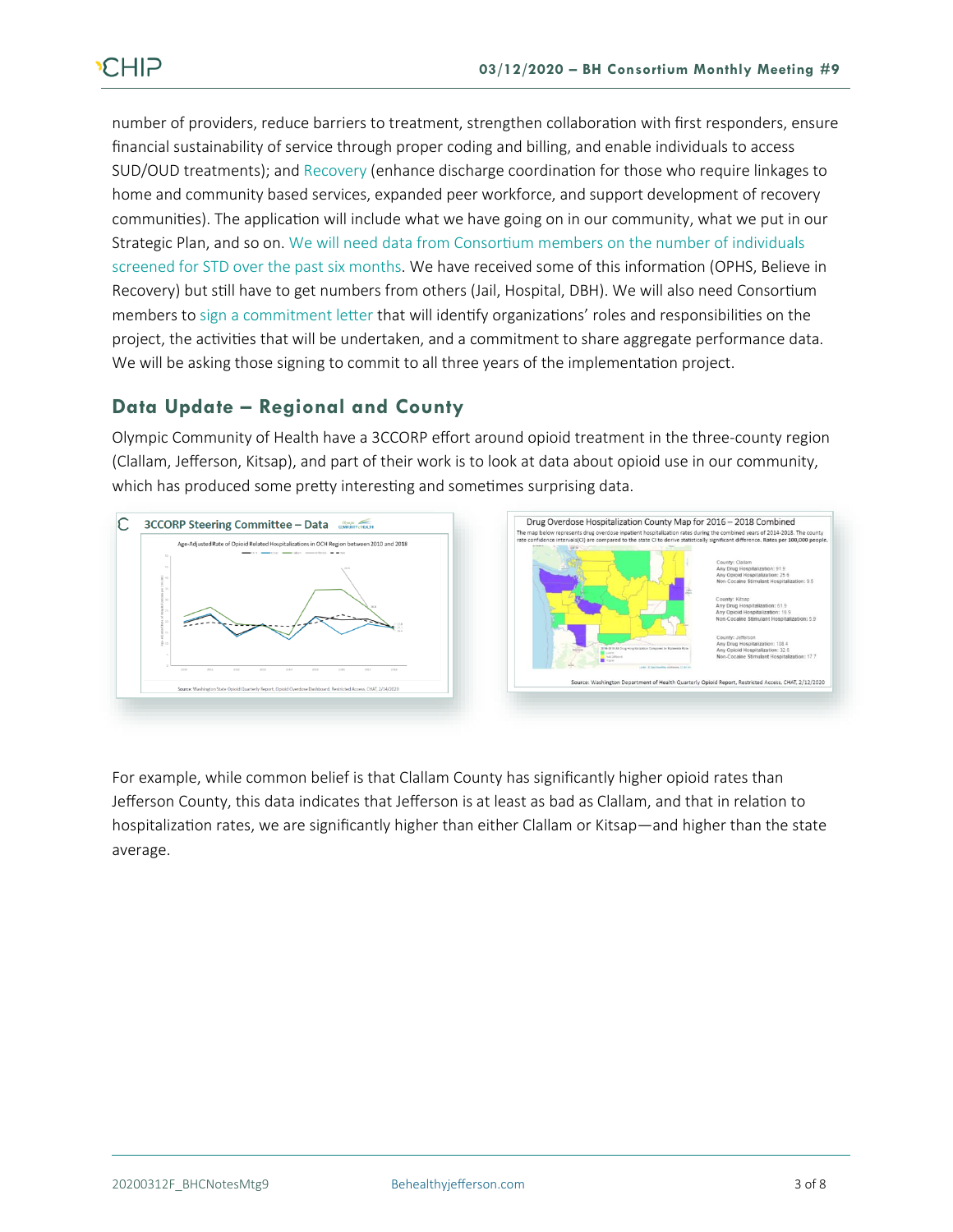

This slide shows the number of providers in our community that are waivered for Buprenorphrine administration, Suboxone. Jefferson County is way above other counties, and part of the reason for this is that we received some funding to have several primary care providers trained. Even though our hospitalization and provider rates are high, our rate of people receiving treatment is low, so more waivered people and hospitalizations isn't translating into more patients receiving treatment. The issue is, how are people accessing providers? Of note is these are statistics from

2018, and things have changed so much in the last year, so it may be that more people are accessing providers now. John will contact Healthier Washington to see if there is more recent data available, and bring it to the next meeting if more recent data exists.

On Syringe Exchange, there was an almost doubling of the syringe exchange in Jefferson County from 2016 to 2017. The numbers stayed about the same in 2018, and dropped a little bit in 2019.

## **Data Update – BHC Specific**

HFPD requested seven-days worth of data from members to form a snapshot of the need for a CSC facility and the bed number capacity Jefferson County would support. Analysis of earlier data indicated an ADC of around one, but the seven-day data suggested an ADC of five to ten. Lisa pointed out that, while individual organization numbers might be low, when added together they represented a patient population that could support a small CSC



facility of 10-15 beds. Lisa added that she would like to do this exercise every week for a few weeks, as it's revelatory, but all agreed with the current COVID-19 landscape, we'd not try to do that this month.

Lisa asked those in the room to comment on whether the figures in the seven-day data reflected what they normally see in their organization.

Joe Nole said that the Sheriff's Office data was lower than he thought it would be, and wondered if an average across a few weeks might give a more accurate picture. Joe added that the exercise made him think about whether having a place to take somebody would change the kind of triage they are currently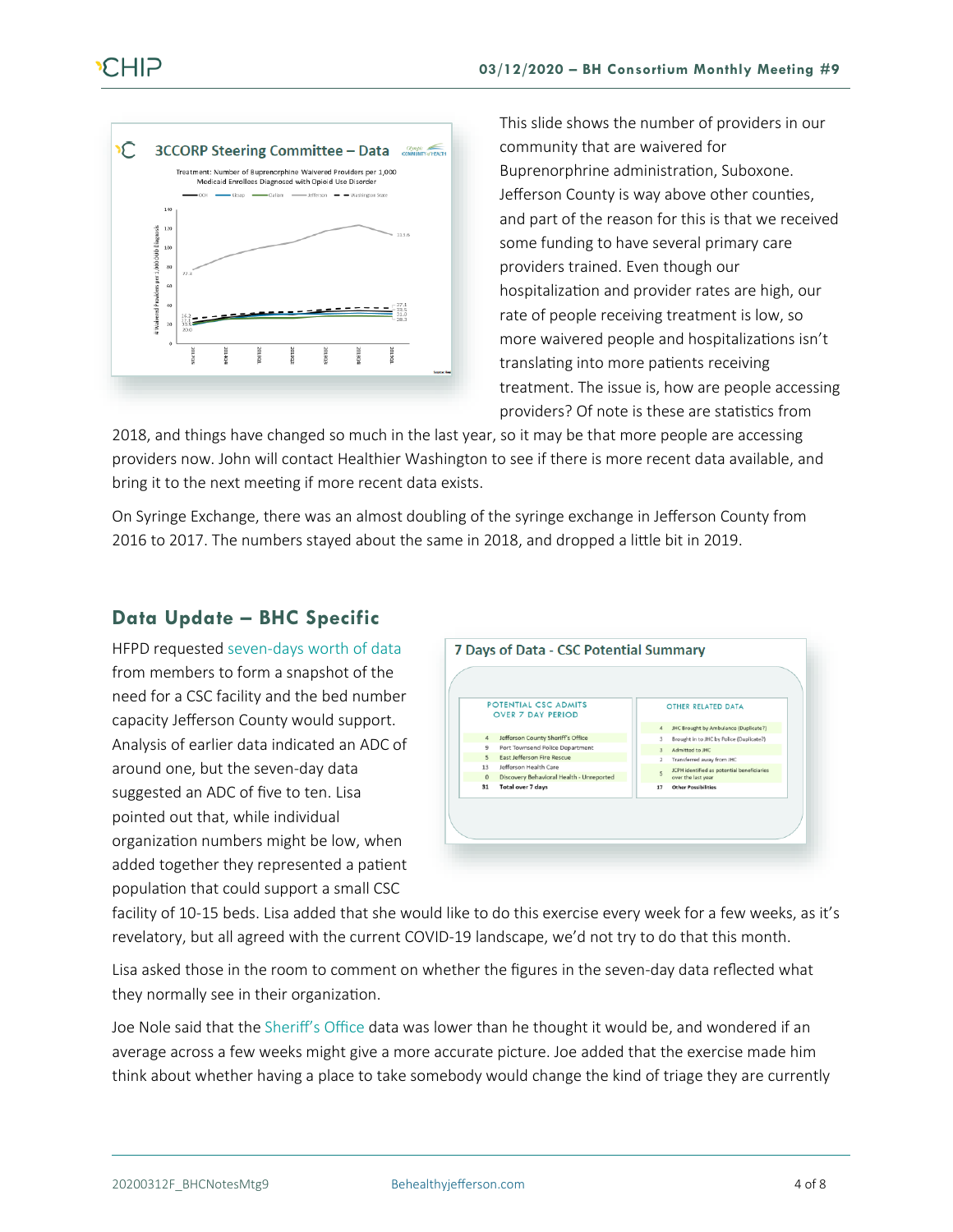doing; he also said he realized that he didn't really know what the criteria would be for sending someone to a facility, and that could change who they would take for help.

Jim Walkowski of EJFR agreed. He thought his numbers were lower than he anticipated. He also said that it would be great if there were a kind of algorithm (here's the client; here's the definition of what x looks like; here are their options) they could use. Right now, the choices are hospital, jail, or leave them where they are.

Jim Novelli of DBH said the numbers have been fluctuating greatly since Volunteers of America started taking crisis calls for DBH. In January 2020, DBH had 11 ITAs—more than for the whole of 2019. Jim posited that, when DBH used to get two calls a week, they could de-escalate the situation differently, and they have been in discussion with Volunteers of America to address this. Meanwhile, even though ITAs have increased, the number of calls DBH gets to do a crisis de-escalation has dropped. Jim agreed that what people need is criteria around what services to provide individual clients.

Lisa said that how the potential facility is funded will help determine criteria for use: who would qualify, who would not. Most of the patients are likely to be covered by Medicaid, although there is potential for insurance and private coverage, too—much would depend on how the facility is licensed and what the different categories of care would be within the facility. We would need to talk to nonprofit clinics about their mix of funding and eligibility requirements. Lisa acknowledged that, in the field, it can be difficult to assess, but if unsure, the individual could be brought to the facility to be assessed and then referred to the relevant services.

Lisa also said that we need to keep talking about how SUD plays into this. For example, the data from Jefferson Healthcare and the Jail(?) would indicate a higher substance use interaction than mental health. We need to be aware that there's both drug and alcohol issues, and mental health issues in the community. In the site visit to the for-profit facility in Shelton, it was interesting that most of their mental health patients had substance use issues, and so we'll want to consider how we'll deal with patients going through withdrawal.

Joe Nole said that JSCO collects information on mental health/drug incidents, but when they pull up this data, it is separate—thus, co-occurring data is not gathered, and it would be nice to see that. Lori noted it might be worth exploring how the coding is happening with the Sheriff's team and see if that reveals why the marked difference in the PTPD and JSCO stats on the Mental Health front.

#### JCSO STATS -  $10/1/19 - 2/29/20$

- 153 **Reported Mental Health Issue**
- 88 Drugs/Narcotics Involved
- 85 Alcohol Involved

| DATA FROM 9/2019 - 2/29/2020 |                  |  |
|------------------------------|------------------|--|
|                              | # of             |  |
| <b>Incident Type</b>         | <b>Incidents</b> |  |
| Had been drinking            | 219              |  |
| Drugs                        | 110              |  |
| <b>Mental Health</b>         | 628              |  |
|                              |                  |  |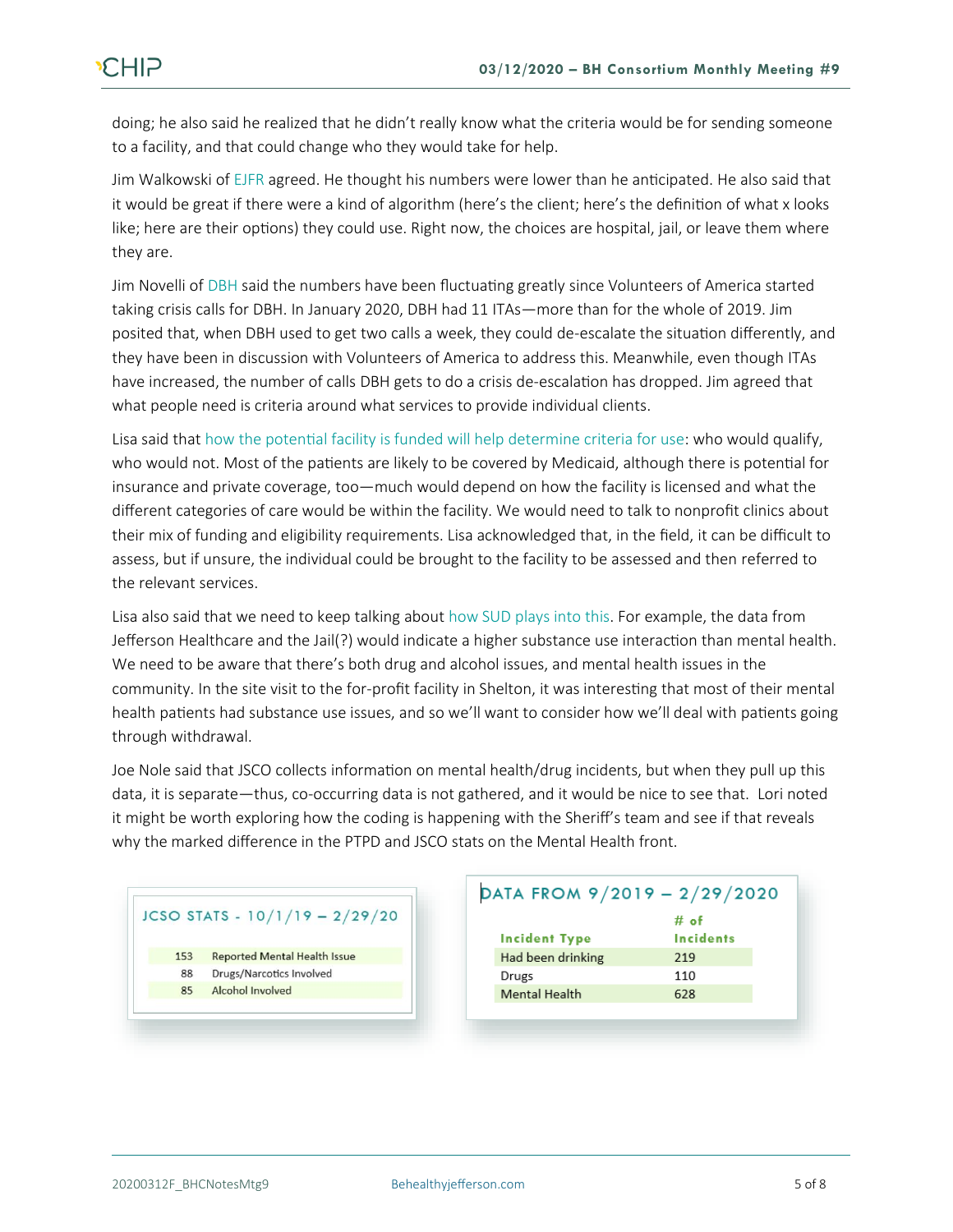# **CHIP**

Lori was excited about the statistics being gathered by the Jail. Anna McEnery commented that she was surprised by the huge number of people (28) who self-reported TBI (traumatic brain injury) at booking in the first couple of months of 2020. This was particularly of concern as we don't have any TBI resources in our community. Joe Nole and others in the group agreed and commented that it's not unusual for TBI to be mistaken for mental health issues. Jim Novelli added that TBIs are a black hole for service throughout the county, and that TBI patients are not admittable to a psychiatric unit, as it's not a psychiatric issue.



Jim Walkowski said that EJFR moved over to a new, very robust, records management system on March 1st. In this report, numbers were included for 2017, 2018, and 2019. Ironically, the last quarter of 2019 slowed down quite a bit, although 2020 started off strong (2020 figures only go through February 5<sup>th</sup>), with an uptick in the number of opioid overdoses they have dealt with. Because of the new records management system, he anticipates that they will get even better at reporting this data.

| Dete       | Zin.<br>Code | <b>Incident Type</b>  | # Narcun<br>Administored                    | Fatlant Outcome    | Year                                                           |                                                          |          | Responses                   |            |                                                                           |                                                                           |
|------------|--------------|-----------------------|---------------------------------------------|--------------------|----------------------------------------------------------------|----------------------------------------------------------|----------|-----------------------------|------------|---------------------------------------------------------------------------|---------------------------------------------------------------------------|
| 1/2/2019   | 98368        | Unknown.<br>Oxycodone | 2 doses narcan from<br><b>friend</b>        | Tirto JGH          | 2017                                                           |                                                          | 151      |                             |            |                                                                           |                                                                           |
|            |              |                       | Family gave x3 Narcan,                      |                    | 2018                                                           |                                                          | 153      |                             |            |                                                                           |                                                                           |
| 2/1/2019   | 98368        | <b>Heroin</b>         | State Patrol - 2 nasal<br>Narcan            | Tix to Harrison    | 2019<br>2020 (Through 2/5/2020)                                |                                                          | 144<br>8 |                             |            |                                                                           |                                                                           |
| 3/14/2019  | 98339        | Heroin                | Nasal Narcan by family.                     | Airlift to HMC     |                                                                |                                                          |          |                             |            |                                                                           |                                                                           |
| 6/12/2019  | 98368        | Heroin/Benzo          | Am narcan by law.<br>Medics - .4 IV Narcan  | Tx to 16H          |                                                                |                                                          |          |                             |            |                                                                           |                                                                           |
| 6/12/2019  | 98368        | Heroin                | Amg., Smg IV Narcan                         | Tx to JGH          |                                                                | East Jefferson Fire Rescue<br><b>Opioid Overdose and</b> |          |                             |            |                                                                           |                                                                           |
| 7/4/2019   | 98368        | Heroin                | Amg nasal Narcan by<br>friend               | Tx to JGH          |                                                                |                                                          |          |                             |            | Bahavioral Health Occurrences<br><b>Tréal Bahasimal Health Regionsais</b> |                                                                           |
| 7/8/2019   | 98365        | Codeine               |                                             | IGH-Virginia Mason |                                                                |                                                          |          | <b>Nast</b><br><b>SILES</b> |            |                                                                           | <b>Responses</b>                                                          |
| 7/26/2019  | 98368        | Unknown<br>Berran's   |                                             | Tx to JGH.         | <b>Cast Jefferson Fan Bescue</b><br>experiences approximately. |                                                          |          | Solds.<br>2016              |            | MO.                                                                       | 43<br>$161 - 15$                                                          |
| 8/6/2019   | 98368        | Heroin                |                                             | Tx to JGH          | state-havenet health                                           |                                                          |          |                             |            |                                                                           |                                                                           |
| A/R/2019   | 98368        | Oxycodone             | CPR, intubated                              | Airlift to HMC     | related cath per year.                                         |                                                          |          |                             |            |                                                                           | Discharge Disposition for                                                 |
| 9/14/2019  | 98339        | Possible Meth         |                                             | Tx to JGH          | A total of a q calls in a pro-                                 | current Data Derser with Haire                           |          |                             |            |                                                                           | <b>Consid Cheridane</b>                                                   |
| 11/24/2019 | 98368        | Heroin                |                                             | Tv to JGH          | зационные просебе по оргост-                                   |                                                          |          |                             |            |                                                                           | preyent.                                                                  |
| 12/10/2019 | 98369        | Haroin                | <b>ICSO .Amg narcan</b>                     | Tx to JGH          | creations, 72% of those<br>were transformed to                 | <b>Zip Cook</b>                                          | sorr.    | $-3018$                     | sons Tetal |                                                                           |                                                                           |
| 1/8/2020   | 98368        | Heroin                | Law 4mg nasal narcan.<br>EMS .Amg Iv narvan | Tx to JGH          | Jefferson Healthcare, 22%<br>to Harrison Medical Center        | 69109<br>skins                                           |          |                             |            | ×8                                                                        |                                                                           |
| 1/25/20    | 98368        | Heroin & Math         | A Nalosome                                  |                    |                                                                | shirts                                                   |          |                             |            |                                                                           |                                                                           |
| 2/5/20     | 98368        | Unknown               | .8mg naccan                                 | Tx to Harrison     |                                                                | stant                                                    |          |                             |            |                                                                           |                                                                           |
| 3/1/2020   | 98368        | Heroin                | .4 Narcan by JCSO / .4<br>Narcan by EMS     | Tid to JGH         |                                                                |                                                          |          | 38                          | 11         | 38                                                                        | Contractor and the contractor<br>a trainformal framework<br><b>Larger</b> |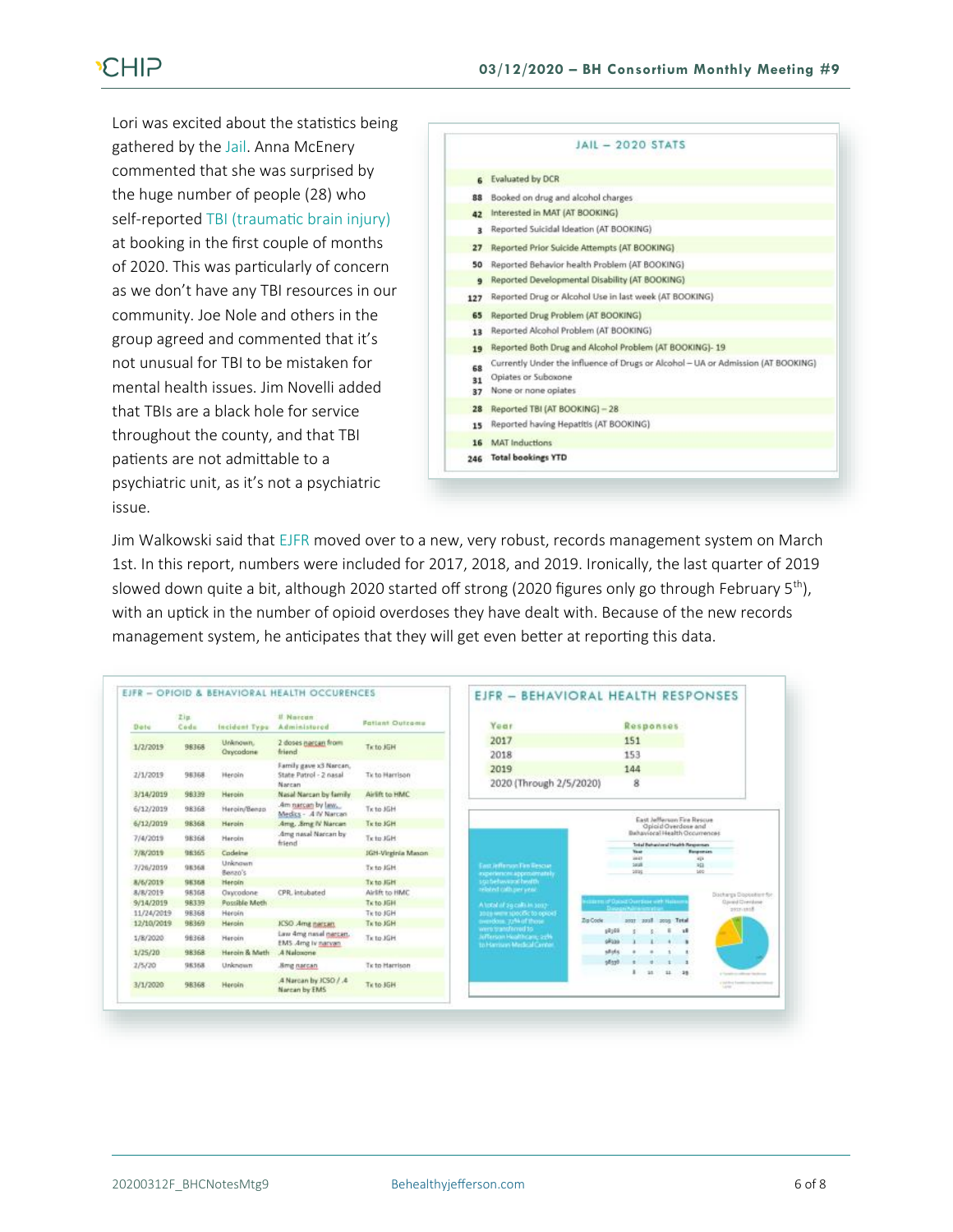There was nobody present at the meeting to comment on the PT Police Department data. Chief Mike Evans has retired and moved out of county, and Sergeant Troy Surber will be filling in until such time as a new PTPD chief is hired. In the meantime, Lori will try to get more complete data from the department. Joe Nole pointed out that the Police Department use the same tracking system as the Sheriff's Office. He also added, in response to a question from the group, that officers using their best judgement and experience, but they are not mental health professionals, so their data is not perfect. However, officers deal with people and situations every day, and that does increase their experience and their ability to judge a situation.

|                      | $#$ of    |
|----------------------|-----------|
| <b>Incident Type</b> | Incidents |
| Had been drinking    | 219       |
| Drugs                | 110       |
| <b>Mental Health</b> | 628       |





John Nowak reported on the Jefferson Healthcare data, which he said were mostly ED visits by zip code. The data also gives a snapshot of the total number of visits, and whether the trend is up or down—it is pretty clearly up. A high percentage of behavioral health clients are from Port Townsend, with the rest distributed around the County. A member commented that the 98368 zip code goes beyond Port Townsend, and John said the data

could be geo-coded by address to figure out who is actually from the city of Port Townsend.